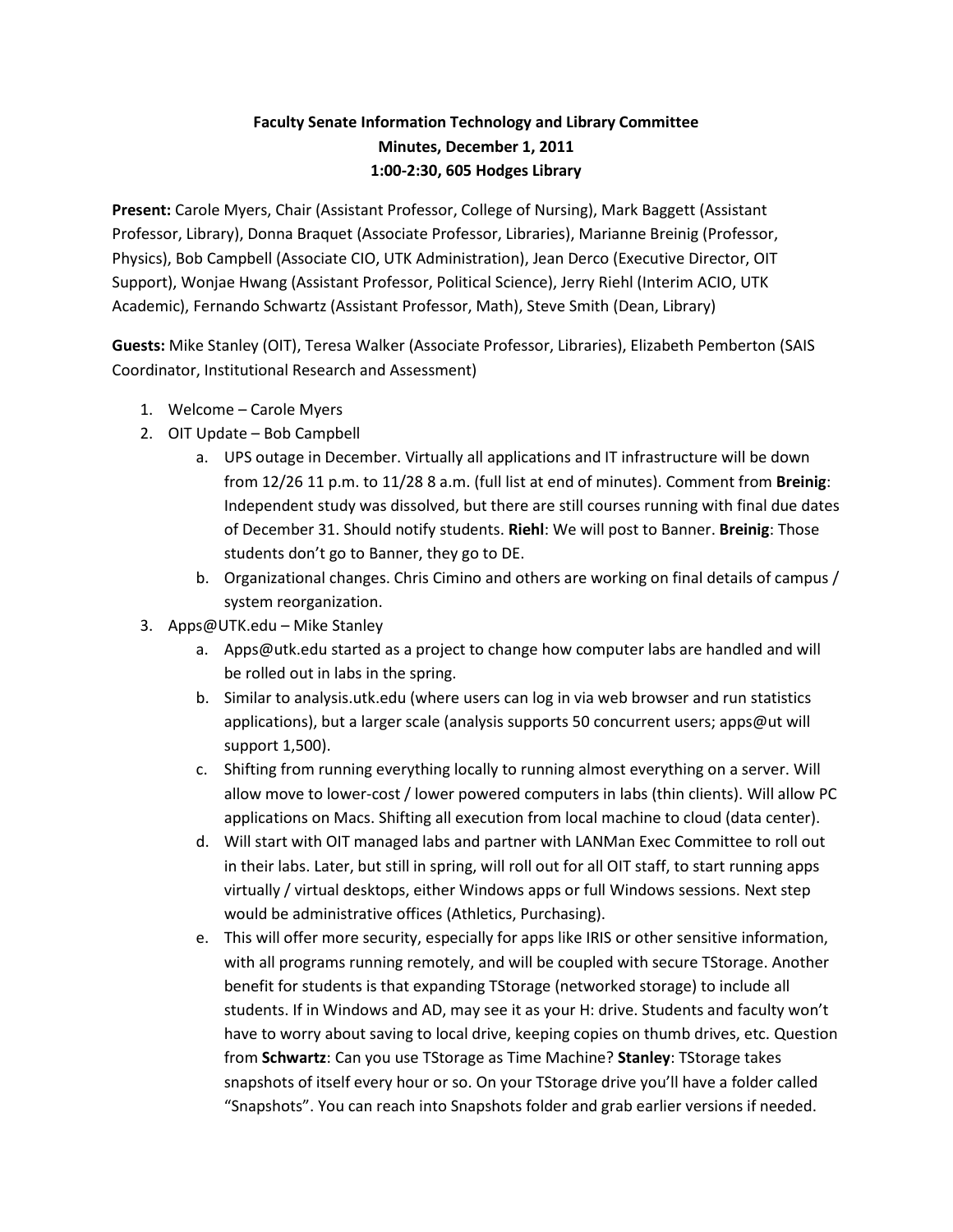**Schwartz**: But can you use it as your Time Machine, storage space for your computer? **Campbell**: Between apps@ut, TStorage, and SharePoint you will never need to put anything on your computer again. **Schwartz**: That would be bad, if you get out of internet range. **Stanley**: Can use as backup but yes, do need an active internet connection.

- f. Technical strategy behind apps@ut: We've increased the number of labs we take care of and are having to do more with less. Old methods of doing things were as efficient as they could be, but were geared toward a larger staff. Want to preserve and enhance quality of service and scalability with fewer staff. Eventually want to provide full access to all apps for all faculty /staff / students.
- g. Have always heard, "No one will want labs anymore." That's not true; labs are not just about running programs, but also about working in groups, collaborating, having a different location to study. Technology will enhance labs and make it easier or possible for people to take advantage of software remotely.
- h. Demonstration.
- i. **Campbell**: This is an interim step to true cloud computing, where services might be obtained from a provider; UT could deploy thin clients and purchase set of services from a provider. That would get us out of commodity level services and allows focus on UTK specific issues.
- j. Question from **Baggett**: Heard a rumor that Microsoft was not happy with this plan and wants us to pay double because it's a license violation. **Stanley**: Different licensing model. In a nutshell: Currently we have Office and Windows licensed for faculty and staff, and for lab machines, but not for students. Last year MS created a "virtual lab" license, to make it legit for us to run Office remotely. We negotiated something significantly cheaper than first offer (came down from high six figures to five figures; this year they want high six again). We will have to make it so that if Joe Student walks into the lab, he can see Office, but if he connects from his laptop, he can't. Students have access to Open Office and other alternatives, and at student cost for Office at Computer Store, it's cheaper to let them buy it than to "virtual lab" license it. We will comply with licensing requirements.
- k. **Myers**: Nursing uses computer labs for testing; very limited in terms of number of seats. Will this be an option for testing without working in a lab? **Stanley**: Depends on your specifications; it could, but we'd have to develop some kind of technology to keep people from browsing the internet. **Campbell**: There are technologies to do that. **Riehl**: MFLL uses Respondus Lock-Down Browser. **Stanley**: That works in controlled labs; not so much on personally owned laptops. We won't see labs go away; that's one reason. Maybe fewer labs in dorms.
- l. Hardware: analysis.utk.edu runs on a single server in the data server. Apps@ut will live on the FlexPods filled with blade servers, and will take up about 61% of that infrastructure. Each blade is about the size of two MacBooks and has about eight times the current computing power of analysis.utk.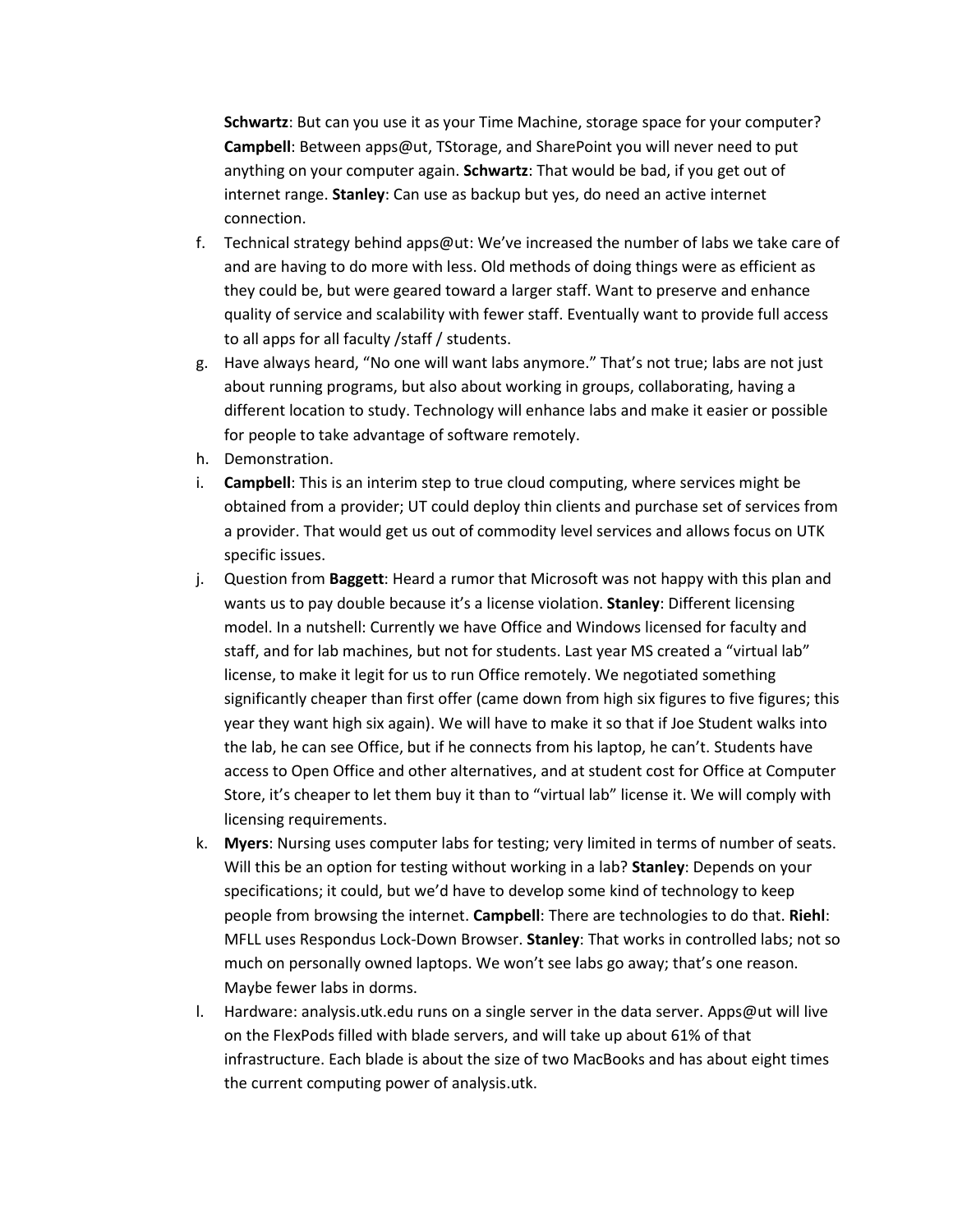- m. Software: Using all Citrix software, and Citrix has clients for a wide array of platforms, including iPad, Android, Kindle Fire, even BlackBerry.
- n. Depending on platform and client, someone may get a common interface or log in from a web browser. Takes a few seconds to launch. Run any app from any platform. May see more touch-friendly applications with Windows 8 Metro.
- o. This is "blisteringly" fast on our network, wired or wireless. Shouldn't see performance degradation. Citrix pioneered remote access going back to the days of dial-up modems.
- p. Integration w/TStorage provides a mapped drive on personal computer, accessible virtually. Will increase ease of use, especially working from home.
- q. Don't have every app published yet. Joanne Logan from Ag is very happy with ArcGIS.
- r. Question from **Walker**: Is mechanism in place to allow limited access to software for a specific class to only those students in the class? **Stanley**: Yes, absolutely. Example, English lab – program called Final Draft that only English students use. We can create a group and apply it to that application so only those users see it. **Walker**: Can that be done on a temporary basis? **Stanley**: The technical answer is yes; the do-we-want-to-beaudited answer is probably not.
- s. Launching in labs and to replace analysis.utk this January 2012. We have to buy what's called a MS Remote Services COW for each user of analysis. We will start funding the COWs centrally, so everyone can use the service.
- t. Question from **Schwarz**: Is 1,500 concurrent users enough? How did you estimate it? **Stanley**: Certainly big enough for next year or two; we know what concurrent usage is in our labs and for analysis. We have a five-year plan for buying more hardware and licenses. **Schwarz**: What does the 1,500 number mean? **Stanley**: 1,500 individual connections to the system at one time. **Schwarz**: So it's not per program; if there ten programs available, can't have 15,000 connections at 1,500 per program. **Stanley**: Correct. However, compare to Arizona State University, which is much larger, and is running on 1,200 licenses. Estimates future max 2,000 licenses.
- 4. Libraries update -- Steve Schwarz
	- a. Free chair massages in Library Sunday 4-7 and Monday 11-2. Three massage therapists from Knoxville Massage Therapy Center.
	- b. Will have a new librarian, Associate Dean for Scholarly Communication, Holly Mercer, over Digital Library initiatives, TRACE and Newfound Press, library systems, and research services librarians – the "extension agents."
	- c. Mercer will come to a meeting next year.
- 5. Fair Use -- Theresa Walker NOTE: most notes taken directly from Prof. Walker's handout
	- a. The case is about copyright infringement against Georgia State University regarding making materials available in electronic course reserves and on faculty members' course pages. The publishers bringing the charges are SAGE, Cambridge, and Oxford. The charges were against individual campus administrators (the Provost, the Director of Libraries, and the Director of IT).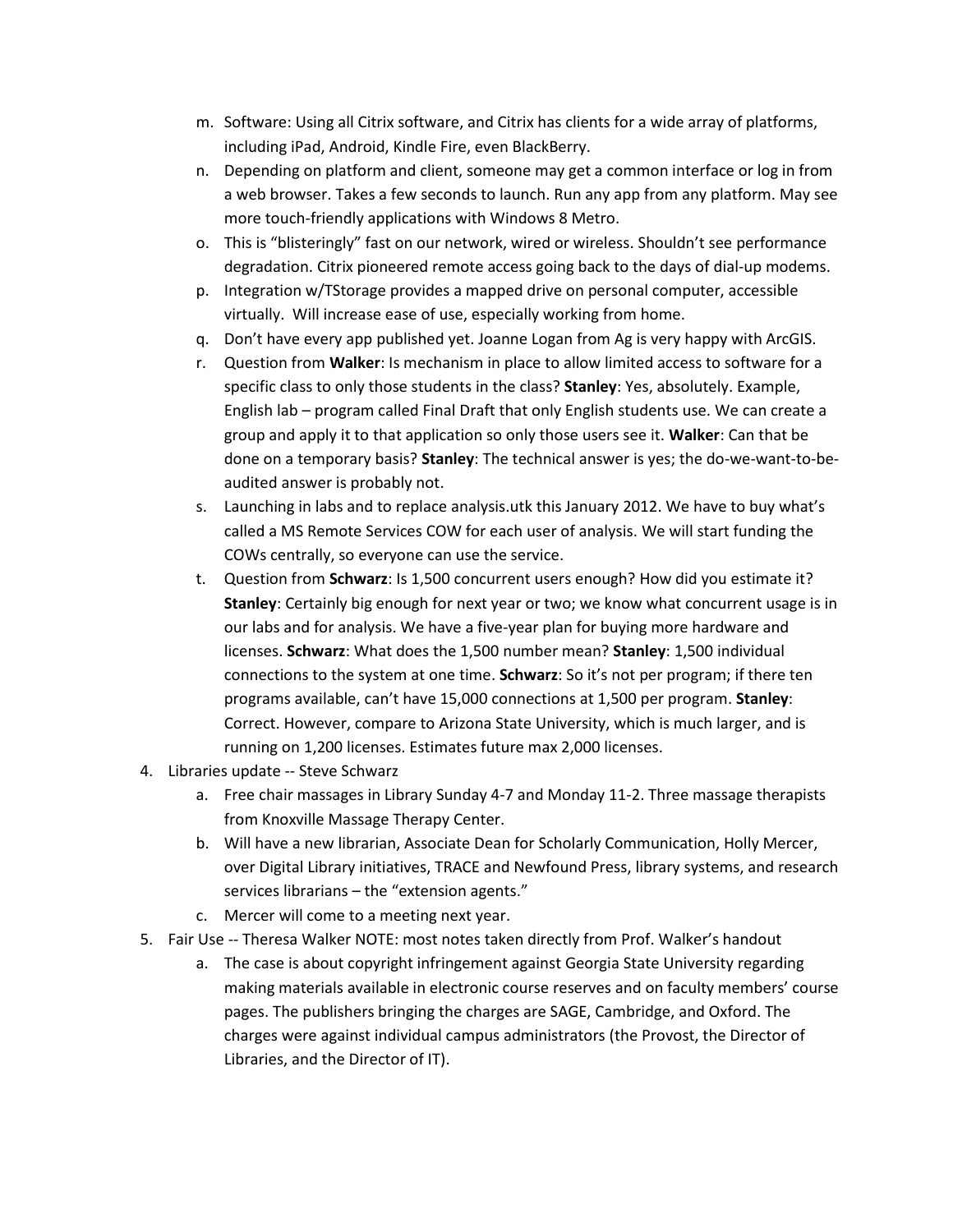- b. Three alleged types of infringement:
	- i. **Vicarious** that Georgia State is profiting from making materials available in this way because are saving money on licensing and because students choose to attend Georgia State because they can get access to course materials at a lower cost. This charge was **dismissed** on the grounds that Georgia State is not profiting (no license-saving, no student savings).
	- ii. **Direct** that many individuals at Georgia State engaged in copyright infringement. This charge was **converted to indirect** on the grounds that Georgia State is responsible for the conduct of its employees.
	- iii. **Contributory** that the institution or systems used by the institution make possible massive or systematic infringement. This charge was **dismissed** on the grounds that there was no finding of institutional or systematic wrongdoing.
- c. Georgia State presented two defenses
	- i. The duties of the people at that level do not involve copying materials
	- ii. Fair Use. Further, this is a federal case being tried in the state of Georgia, and the federal government can't ask for money from the state, so the court is being asked to issue an injunction. Georgia State developed and implemented new guidelines in 2009 and has asked for court to consider actions only from 2009 forward.
- d. Court decision is encouraging but still some concerns.
- e. Publishers and university are working toward a resolution, restrictions, fees.
- f. Georgia State's new Fair Use Policy
	- i. Includes a fair use checklist
	- ii. Instructors are responsible for evaluating on a case-by-case basis if something is fair use
	- iii. Inclusion of materials will be at instructor's request for his/her educational needs
	- iv. Online materials must include a citation to original source and a copyright notice
	- v. Must originate as a lawfully owned copy
	- vi. If a link to the content is available from the publisher's database, library staff must use that
	- vii. Materials should be deleted at end of each semester
	- viii. Students cannot be charged for reserve services
- g. Fair use is not clear.
	- i. How much of a work can be used? Guidelines are "about 10% 15%," but that's not law.
	- ii. How much of a course's materials can be on reserve rather than purchased? Guidelines are "about 10% - 15%," but that's not law.
	- iii. Do the index or table of contents count toward the quota?
	- iv. In 1976, Congress exempted "multiple copies for classroom use." There is no percentage there.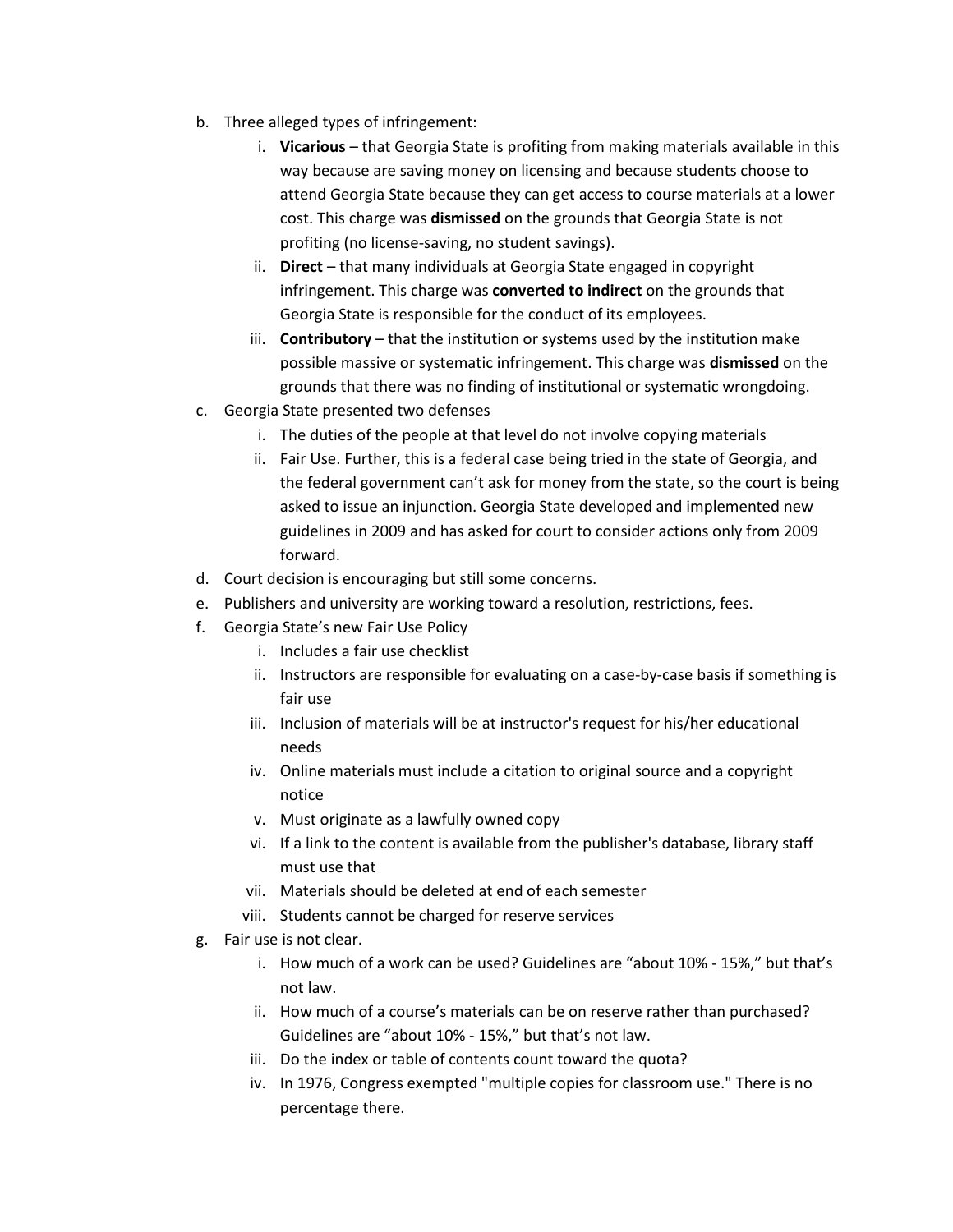- h. Could this case set a new standard for enforcing fair use in higher education? If it did, what might that look like?
	- i. Student copyright fee (cost prohibitive if it's anywhere near comprehensive)
	- ii. Annual campus license from Copyright Clearance Center (controversial neither Oxford nor Cambridge would even be included in such a thing. There are negative feelings about the CCC not actually compensating authors for the clearances.)
	- iii. Publishers would be given access to course pages so they could monitor individual faculty members (lots of opposition to this)
	- iv. Faculty education (large-scale education would be very time-consuming and nearly impossible to organize)
	- v. Central office for fair use decisions (expensive)
- i. Negative outcomes if publishers are successful in obtaining an injunction
	- i. Cost for licensing will be passed on to teachers, libraries, and students
	- ii. Students will not be exposed to the diversity of materials they would have been as many faculty report they would not include works if they had to seek licenses
	- iii. Academic authors will have to decide if they are being properly compensated for providing content if they can't use it freely for educational purposes.
- j. Any money spent accommodating fees takes away from collections.
- k. This court ruling could put into effect a requirement for a license that doesn't exist in statute law.
- l. Case not yet over; ruling was made but still working on solution.
- m. Question from **Campbell**: What is course reserve system: **Walker**: Legacy system; people would bring materials, physical copies that would be held for just their students. Now reserves are electronic as well, with a digital copy being placed on a server and access for just those students. This system predates Blackboard and so many online subscriptions. Moving in direction of putting a link to subscribed content in BB. Not easy, even sometimes finding a link to the article can be hard; that's something librarians are good at. Working very closely with DMS, much stricter about copyright. Librarians all for fair use but very aware of issues. **Myers**: Or the link works on campus but not from off-campus.
- n. Question from **Schwarz**: What about putting a file on own website? **Walker**: If not password protected and putting the article on site, clear infringement. **Myers**: Getting harder to post and link on TRACE, hard to know what can put on and what can't. **Walker**: There's a reason for not having a written policy: once we do that, Fair Use goes away and we're all liable for any infringement. **Myers**: But the information is contradictory. **Walker**: Because everything is case by case basis.
- o. Question from **Myers**: Is there a workaround for working from off-site? **Walker**: Yes, trying to make that more obvious. This next semester will be last one of course reserves as they have been; won't be putting copies on a server but links in BB. The faculty member won't have to decide; Library will offer that service. A change from scanning / data entry to doing research and finding articles.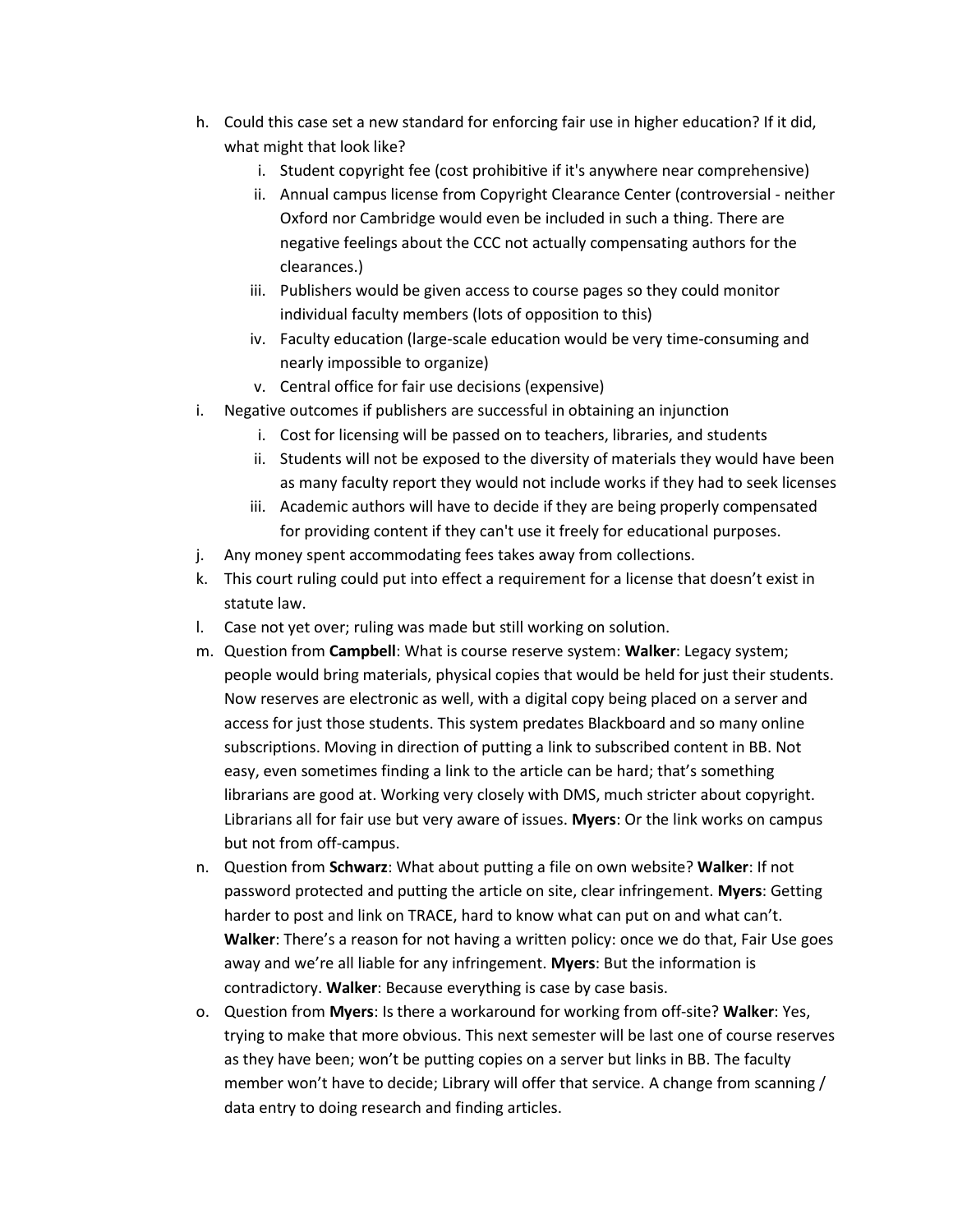- p. Bibliography:
	- i. Educause Podcast with Kevin Smith, <http://www.educause.edu/Resources/TheGeorgiaStateCopyrightCaseIs/234947>
	- ii. Judge's Ruling September 30, 2011, [http://docs.justia.com/cases/federal/district](http://docs.justia.com/cases/federal/district-courts/georgia/gandce/1:2008cv01425/150651/235/)[courts/georgia/gandce/1:2008cv01425/150651/235/](http://docs.justia.com/cases/federal/district-courts/georgia/gandce/1:2008cv01425/150651/235/)
	- iii. *Know Your Copy Rights* brochure from the Association of Research Libraries (ARL)<http://www.knowyourcopyrights.org/resourcesfac/kycrbrochure.shtml>
	- iv. Scholarly Communications @ Duke Blog [http://blogs.library.duke.edu/scholcomm/2010/10/01/going-forward-with](http://blogs.library.duke.edu/scholcomm/2010/10/01/going-forward-with-georgia-state-lawsuit/)[georgia-state-lawsuit/](http://blogs.library.duke.edu/scholcomm/2010/10/01/going-forward-with-georgia-state-lawsuit/)
	- v. What's at Stake in the Georgia Copyright Case May 30, 2011, *The Chronicle Review*

<http://chronicle.com/article/Whats-at-Stake-in-the-Georgia/127718/>

- 6. SAIS (student evaluations) -- Bob Campbell and Elizabeth Pemberton.
	- a. Winding down from first semester of fully online. Where we are, where we want to go, how to anticipate and deal with issues.
	- b. As of this morning, overall response rate is 42%. Better than last year when "strongly encouraged." Comparable to other institutions in our region (except for those which hold grades until complete evaluations). Would like to be overachievers; would like 60% overall.
	- c. 63% of students taking one or more courses have evaluated at least one course.
	- d. One more reminder going out. Will be giving away three iPads to students who complete all their evaluations, but don't want to become dependent on giveaways. Question from **Schwarz**: Do you really think three iPads among all students will have any effect? **Pemberton**: That's what we can afford, and yes, it is an incentive.
	- e. Comment from **Breinig**: More students would do the evaluations if they were more useful and the students got information about outcomes. **Pemberton**: Trying to educate students, that faculty do use the evaluations, they're used in Tennessee 101, and they're used for Tenure & Promotion.
	- f. Going to revamp TN 101 website and update it with the information. Encouraging professors to talk to their students about how they use the evaluations. Have found that instructor involvement is vital for high response rates (believed that paper evaluations were at 90%, but that's not really accurate, given the number that were not filled out, were drawn on, or were otherwise unscannable). Involvement doesn't mean offering extra credit or incentives; that's a hot topic the provost is addressing.
	- g. Question from **Schwarz**: The department chair can't see comments on evaluation forms; why is this? **Pemberton**: That will need to be addressed by Teaching Council and Faculty Senate, which has SAIS oversight. Original intent of open comments was for faculty to consider. Over time, people wanted their department heads to see the good comments. Instructions were to hold the blue-and-white envelopes until after grades were awarded. Once started printing off online comments, department heads started looking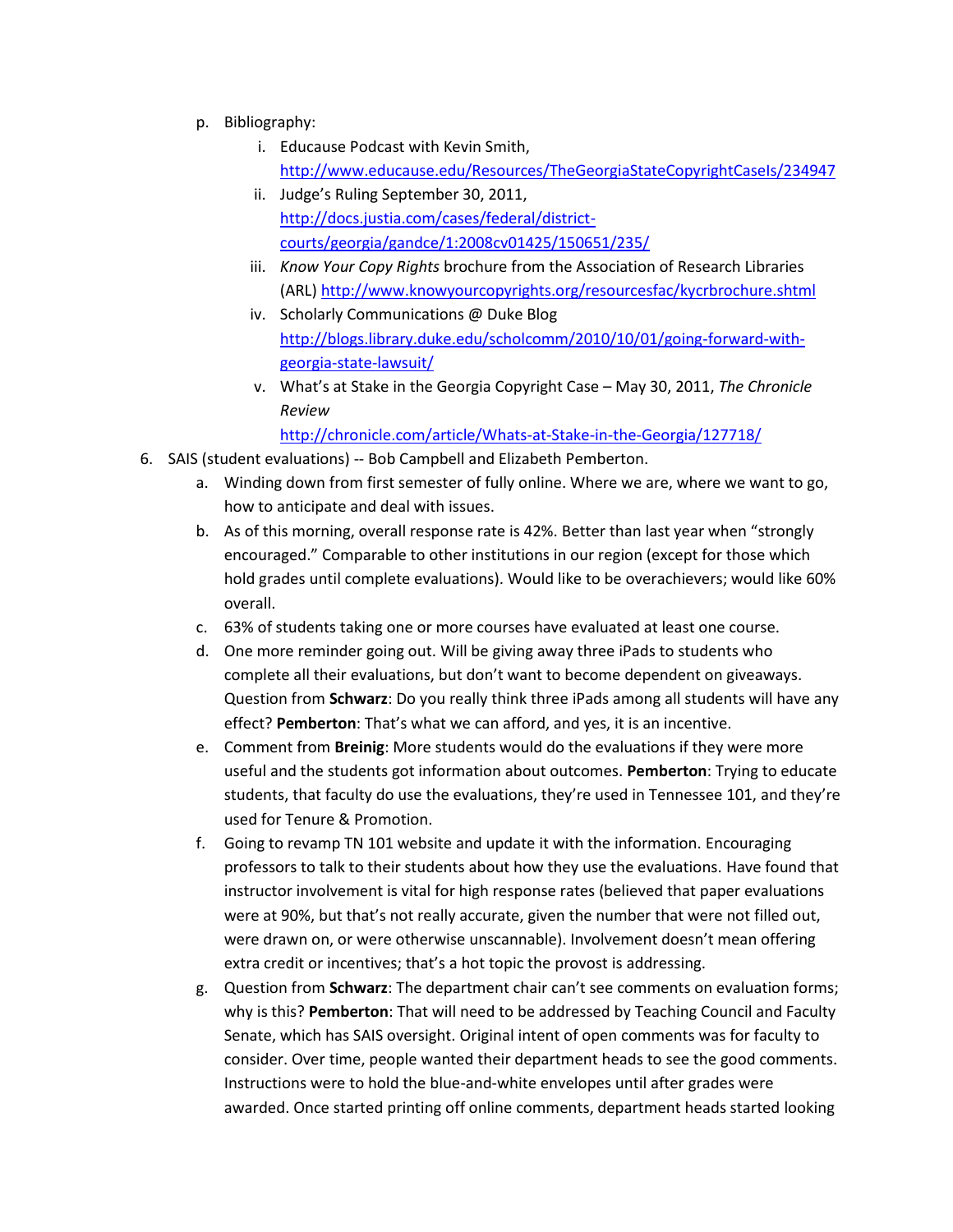at those. One department has instructed faculty to include the comments in their T&P packages. Still in limbo, and trying to go by 15 year old rules. Varies by department.

- h. Question from **Myers**: What's rationale for distinguishing comments from Scantron? **Pemberton**: Some feel the comments are more meaningful. But there may be just a few people who write comments; don't want to see five people's comments overshadow fifty people's numeric responses. **Schwarz**: If comment something like "Professor is great, love that we have no final exam," chair may need to know that. Comments can be really important to provide window into class. **Myers**: Larger discussion about teaching evaluations, what's currently in Faculty Senate handbook, and the very extensive suggestions brought forth from Teaching and Learning Council. Discussion of what kind of window into the classroom is appropriate and who should be looking through the window. **Pemberton**: SAIS Coordinator, not Dictator. Want to make it work as best we can for everybody. Operating under guidelines from 15-20 years ago when teaching evaluations were introduced. Will do whatever Faculty Senate decides in conjunction with the Provost.
- i. Going to online has some benefits (saving 1.25 tons of paper and around \$30k/yr). Goal is to get responses back right after grades are recorded. Hope is to get it to faculty (on website, log in) directly much more quickly. Comment from **Breinig**: Finds rapid response very useful. Spring semester taught a course in a new way; very good to get feedback before next semester started. **Pemberton**: Paper got a lot of students to respond – and that's very important – but had to wait until exams were done, then sort all the papers, then scan them, then return them. With online, everything has to be right when system opens; then when system closes just run the data.
- j. **Campbell**: Will be monitoring rate at which people complete assessments can see what promotions work.
- k. Question from **Myers**: Will we get any sort of comparative data, such as comparisons between a course with six people and a course with one hundred, or between different faculty in department? **Pemberton**: Need to discuss with Teaching Council. Technically possible, but in 2002 Faculty Senate asked for no departmental averages.
- l. Comment from **Schwarz**: Last semester tried offering incentives and encouraging people to complete the evaluations; this semester has been more casual about it. Finds that students don't like to be pressured. Talked with colleague at Pennsylvania, who said when they started online the whole department went from above average to below. To keep it fair, there should be no interference; devise whatever policy you like, but keep it fair and equal. **Breinig**: Has been doing online evaluations since the beginning. Did not see significant changes in results.
- m. Question from **Walker**: Is there an illusion of anonymity online, compared to in the classroom? **Pemberton**: Some professors said students would talk about it and that would influence other students. Some people concerned that evaluations are not valid unless 90%-100% filled out. One professor doesn't want students who don't come to class to be able to fill out the evaluation. Trying to make it work for as many as possible.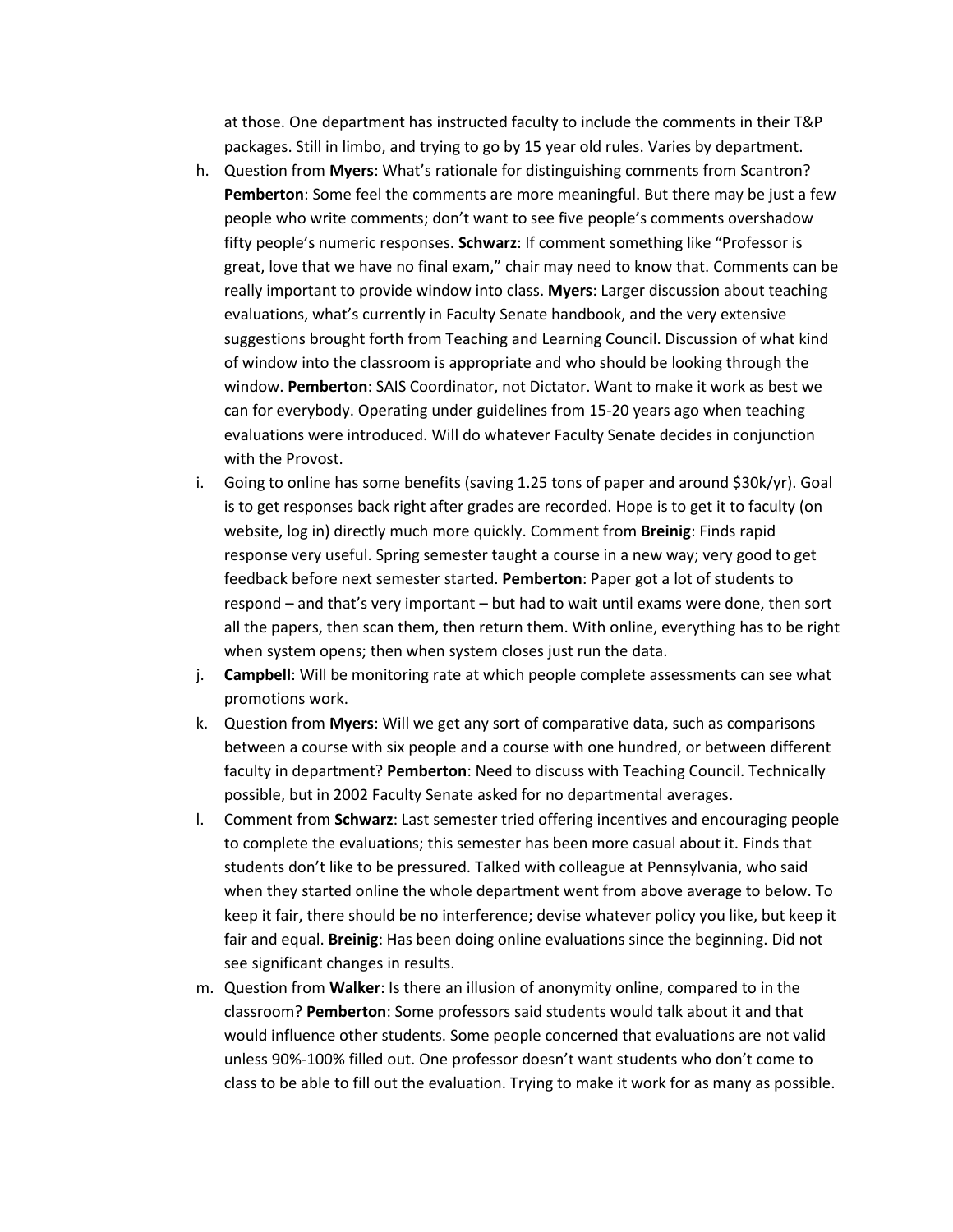- n. Comment from **Breinig**: Concern that evaluations are available after finals; students waiting until after the final exam to evaluate. **Pemberton**: System stays open into exams in fall because of Thanksgiving. We do that to boost response rate. Opening earlier is too early. In spring last day is the study date. Could be changed based on discussion. Schwarz: Have to be consistent, not change from semester to semester.
- o. Question from **Myers**: What about the forms; is anyone looking at the questions? Some of the forms no longer match instructional design; wording not contemporary. Shouldn't ask if "like" professor. **Pemberton**: People are looking at that. We can't just pick and choose because the system is copyrighted by University of Washington. Have 11 different forms because have different types of classes (e.g., clinical rotations). Not all departments would be best served by a single form. **Myers**: No good form for blended learning. **Riehl**: Closest would be the one used for distance courses, but it's not perfect for blended. **Pemberton**: Provost is looking at it. **Myers**: Use the same form for prelicensure and doctoral classes, which are very different animals.
- 7. Spring meetings
	- a. Thursdays, 2:00-3:00, skip January, Feb 9, March 1, April 12.
	- b. Meetings are not consistent day of the month because trying to meet two weeks before Executive Council, which is all over the calendar because of holidays. Myers will send out as Outlook invitations.
- 8. Has been a productive term, but nothing really to bring forth in a motion to full Senate.
	- a. Question from **Breinig**: Question about Windows and Office licenses. Have Studio Physics classroom with big tables and laptop computers to share, all on UT Open wireless network. In fall, suddenly got errors that Windows was not licensed; had to log in to VPN and relicense 40 individual computers. Has been told that will happen every six months. Doesn't want to put the computers on WPA2 because of how the computers are shared. **Stanley**: Will check into the KMS server. May have been an oversight; that server had to be blocked from part of Internet to keep outsiders from from activating against it, but thinks should be available to UT Open.
	- b. Question from **Schwarz**: Grad student comments about interlibrary loans -- can only keep for two weeks, which isn't enough. Also, if book is missing can't request repurchase, only faculty can request that. **Smith**: Will check into that. May depend on the lending library, not sure. Try to specify when making request. **Walker**: many institutions only allow two weeks but may allow one renewal. **Braquet**: Go to subject librarian for assistance. **Baggett**: Looking at making ILL available even for items that are in UT catalog but are checked out to someone else. **Myers**: That would be great; hard when have a really popular book, having to wait for recalls. Also, if book is just missing and not officially declared gone, can't do ILL. **Walker**: Yes, you can – put a note in the field saying the book is missing or lost. **Baggett**: Working with Systems and ILS to fix workflows, such as around missing items. **Smith**: Trying to change how we deliver items from our own collections to people. Will make delivery from any location to the Hodges Circulation Desk. **Baggett**: If something in storage, could request up to 60 pages electronically; will extend that to all collection items.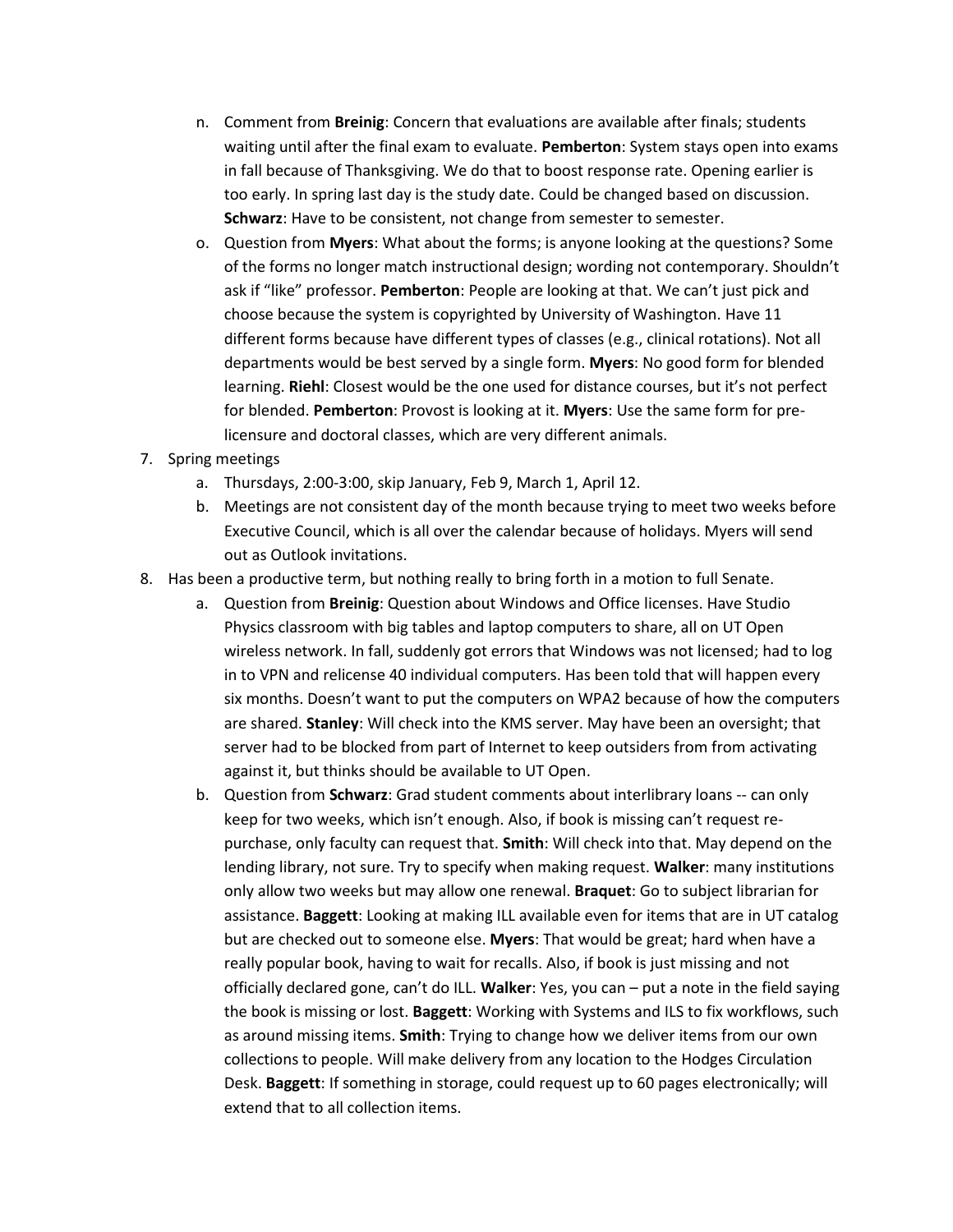9. Minutes were sent out; questions or comments and will be brought back for approval in February.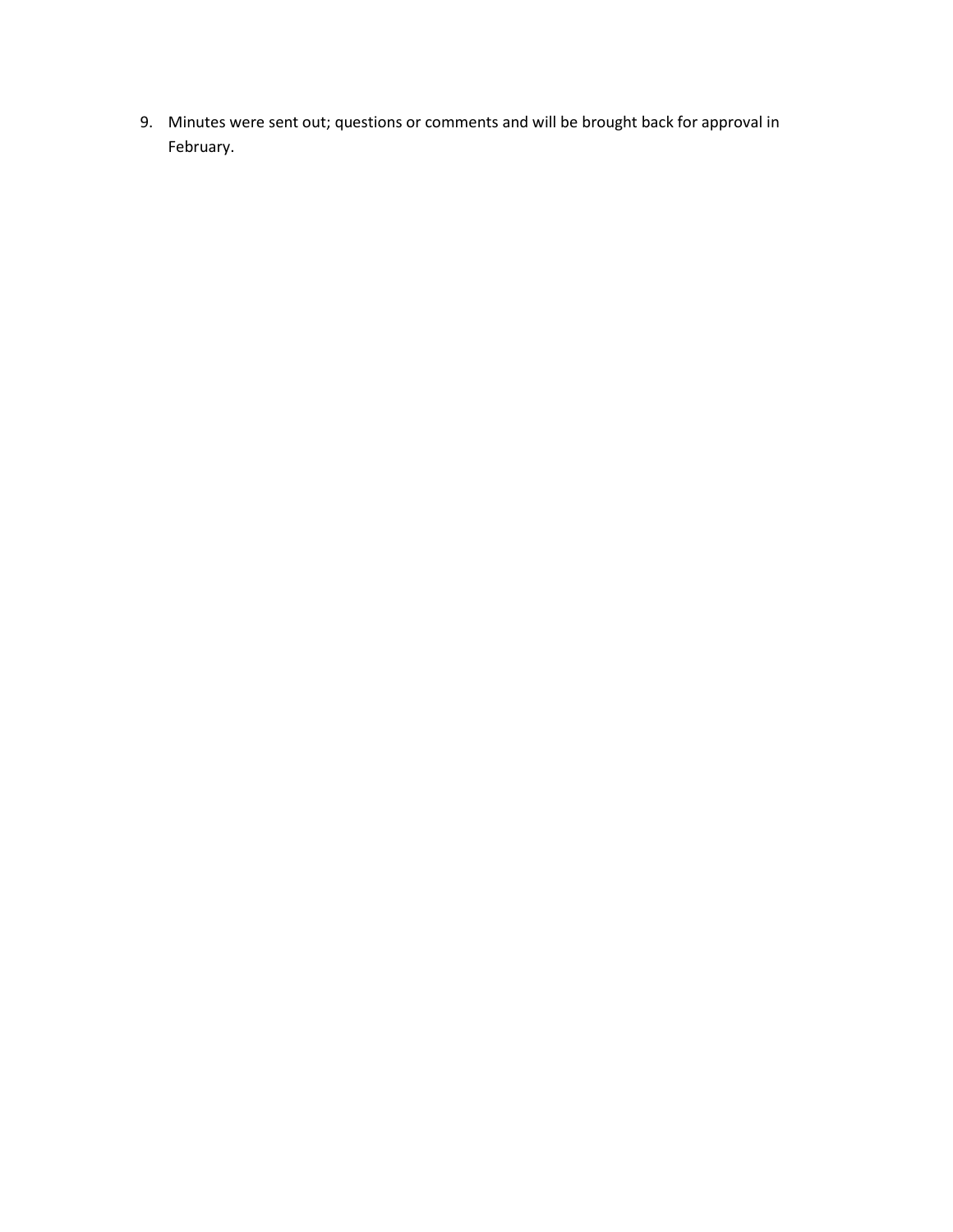## **OIT Service Outages, December 26-27**

Knowledge Base article:<http://oit.utk.edu/helpdesk/kb/entry/1986/>

Will start shutting down 11 a.m. Monday, December 27. Goal is to be back up by 12:01 a.m. Wednesday, December 28.

Services that **will be** available:

- DNS / DHCP
- HPC Newton
- LiveOnline@UT (Centra), from an alternate website, [http://asp8.centra.com/SiteRoots/main/index.jhtml?default=true&domain=/Customers/university\\_](http://asp8.centra.com/SiteRoots/main/index.jhtml?default=true&domain=/Customers/university_of_tennessee) of tennessee
- NetID / AD authentication, but no other directory related services
- $\bullet$  OCS
- SMTP
- Telephone service will be available in most but not all buildings (see list below).
- TERA
- TMail / Exchange
- Voicemail will be available in all locations except NTRC, and Expressions will send link to email.

## Services that **will not be** available:

- Access to Digital Media Services (DMS) files
- analysis.utk.edu
- ANDI
- **•** Blackberry Enterprise Server
- **•** DSL services
- HPC-Newton
- IRIS/Business Warehouse/E-Recruiting
- **•** Listserv
- MediaSite streaming servers
- MyUTK/Banner
- NetReg
- OIT Unix servers, unix.cas.utk.edu
- OIT Virtual Host servers, including web.utk.edu
- Online@UT (Blackboard)
- SharePoint
- SPSS Data Collection (formerly mrInterview)
- SQL servers constantine.utk.tennessee.edu and aphrodite.utk.tennessee.edu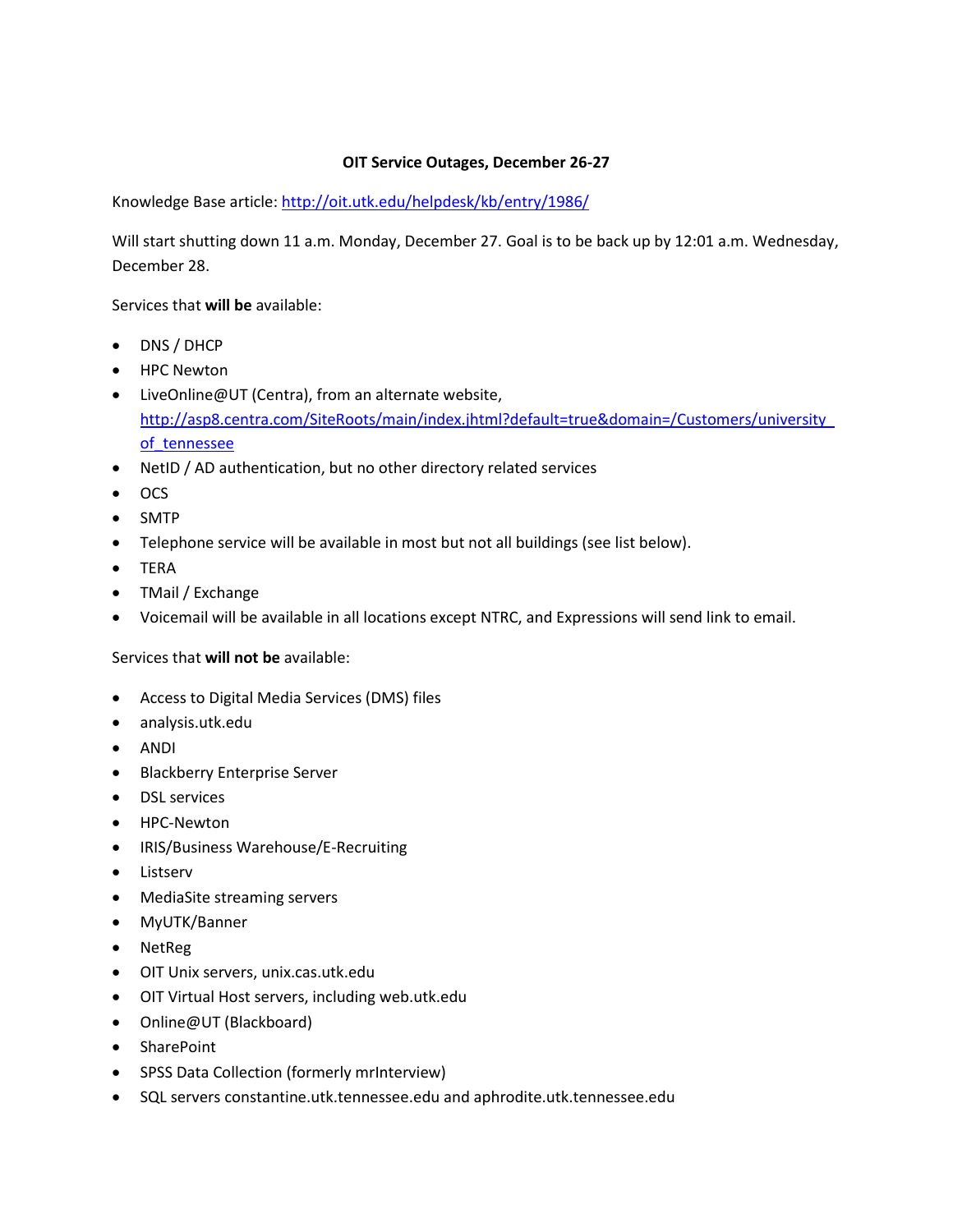T-Storage

About half the buildings on campus will have **no networking capability**

- 1840 Melrose Ave Office of Equity & Diversity
- 2000 Lake Ave-Office of Research and Information Technology
- 2019 Terrace Avenue- ELI
- 2101 Terrace Ave-Child and Family Studies Research
- 2109 Terrace Avenue Knoxville W.A.V.E.
- 2110 Terrace Radiological Safety
- 2111 Terrace Avenue- Environmental Health & Safety
- 2124 Terrace Ave Architecture Research Annex
- 905 Mountcastle -Construction Industry Research and Policy Center
- 907 Mountcastle ELI
- 908 21st Street Art Department Annex
- 909 Mountcastle Pediatric Language Clinic
- 913 22nd Street
- 916 22nd Street-Environmental Health and Safety
- Aconda Court
- Ag Extension
- Ag Extension Eastern Office
- Alumni Memorial Building
- Associate Provost OR Academic Support Programs
- Austin Peay Building
- Ayers Hall
- **•** Biotech Research Facility
- Blount Hall (White Avenue Building)
- Bovine Barn
- College of Pharmacy
- Conference Center
- Crop Genetics Laboratory
- Dabney-Buehler Hall
- Dunford Hall
- East Stadium / Neyland Stadium
- Facility Services Building
- Haslam Business Center Complex
- Henson Hall
- Hesler Biology and Greenhouse
- HPER
- Intercollegiate Aquatic Center
- John XXIII Center